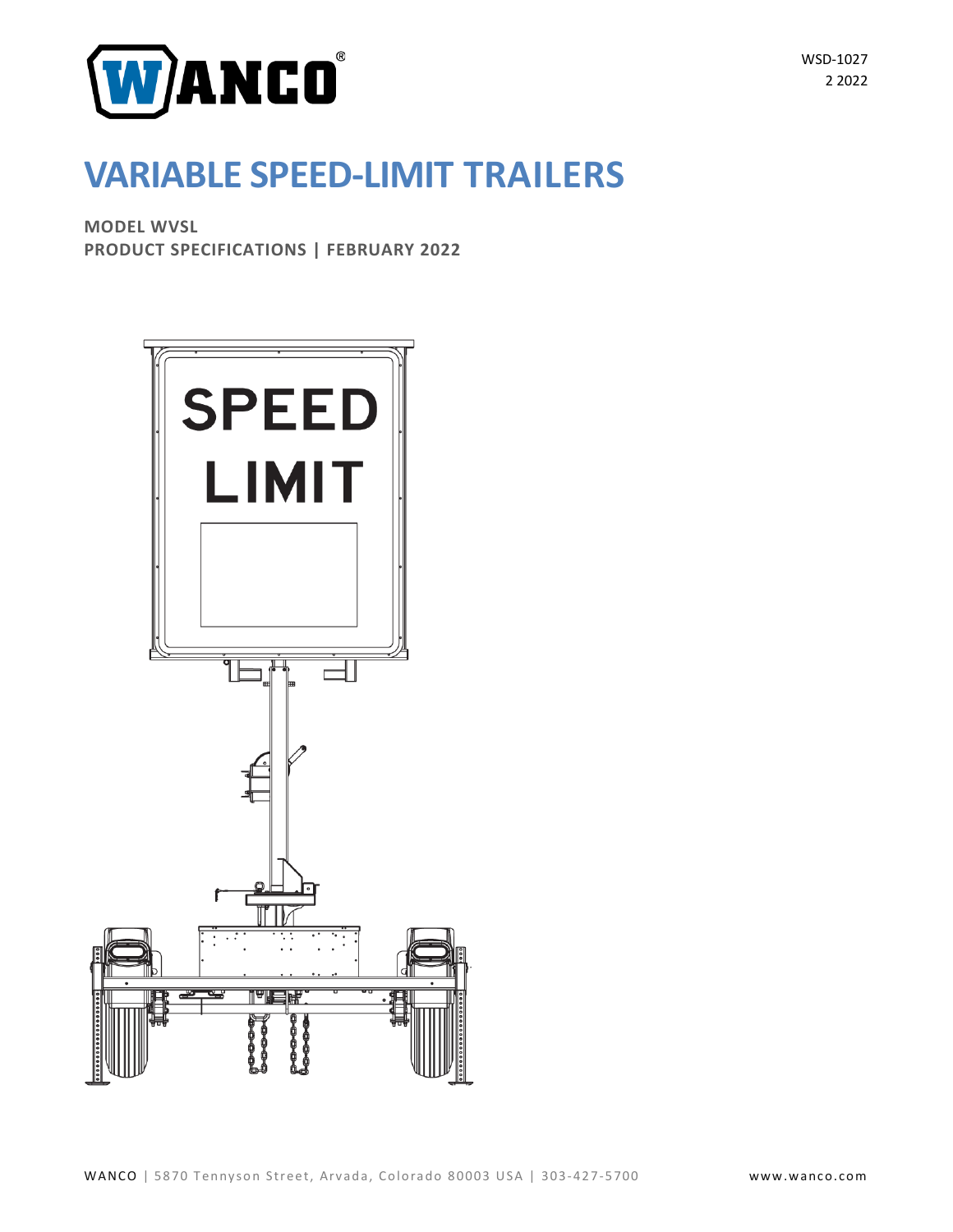#### Wanco<sup>®</sup> Variable Speed-Limit Trailers **Page 2 of 16**

Product Specifications | February 2022

#### **1. SYSTEM**

1.1. Description Variable speed limit signs provide dynamically changeable speed limit notification to motorists on a brightly lit, highly visible display panel. Wanco Variable Speed Limit Trailers add flexibility to this strategy, being both portable and self-powered. They are easy to deploy and require no permanent installation or wiring.

> Wanco Variable Speed-Limit Trailers display a changeable speed limit on a sign that mimics the look of a regulatory speed limit sign. A large LED display panel substitutes for static speed limit numbers. The display is capable of showing white numbers on a black background and black numbers on a white background.

> When deployed on highways and other high-speed arterials as a component of an active traffic management (ATM) system, the transportation department can change the displayed speed to accommodate changes in conditions due to weather, incidents, work zone activity, and other traffic events. Speed limits can be either regulatory or advisory. Broadcast capability is built in.

The display panel remains vertical at all times, raised and lowered on a vertical tower that allows the display to be rotated for orienting toward traffic without moving the trailer. When the tower is lowered for transport or storage, the display panel rests in a cradle that keeps it secure.

Power is provided by batteries, which are charged by an automated solar charging system.

1.2. Model

| 1.2.1. | WVSL-36 | Variable speed-limit trailer with 36x48-inch regulatory sign |
|--------|---------|--------------------------------------------------------------|
|        |         |                                                              |

- 1.2.2. WVSL-48 Variable speed-limit trailer with 48x60-inch regulatory sign
- 1.3. Temperature limits Operating temperature, –40 to 212°F (–40 to 100°C)
- 1.4. Standards Compliant in accordance with:

| MUTCD, December 2009    | §2A.18, Mounting Height                                |
|-------------------------|--------------------------------------------------------|
| ITE Standard, June 2007 | §5.82, Nighttime Dimming; §6.4.3, Environmental Tests; |
|                         | §6.4.6.3, Electronic Noise                             |
| FCC.                    | Title 47, Part 15 (47 CFR 15)                          |
|                         |                                                        |

#### **2. FEATURES**

- 
- 2.1. Setup Portable system is easy to transport and deploy
	- Heavy-duty hand-winch with safety brake allows one person to raise display panel
	- Tower with speed-limit sign rotates for optimal positioning
	- Lock-pin holds tower in place during operation
	- Stabilizer legs raise tires off the ground to provide stability in high wind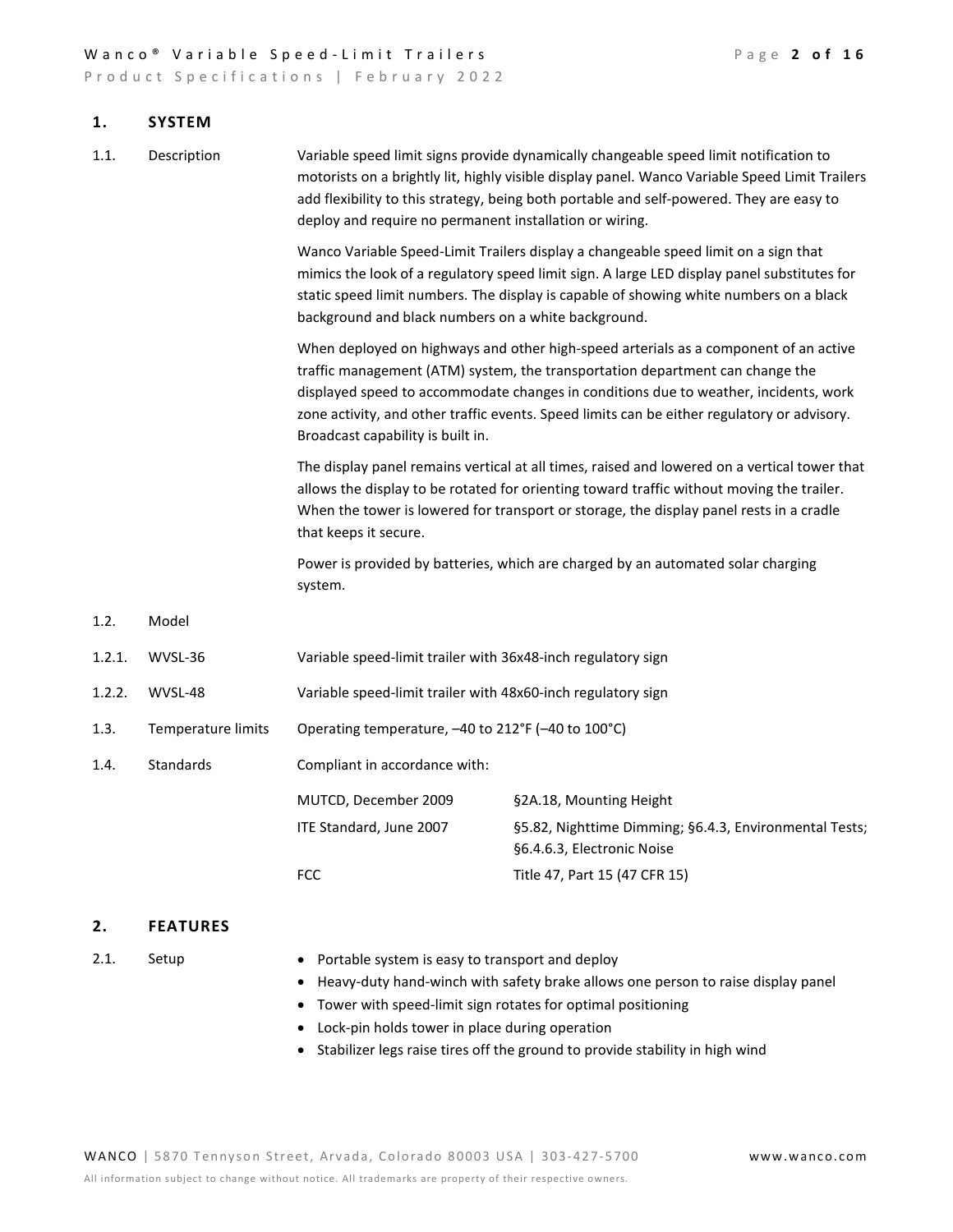Wanco<sup>®</sup> Variable Speed-Limit Trailers **Page 3 of 16** Product Specifications | February 2022 2.2. Operation • Large regulatory speed limit sign with electronic speed display • Electronic display features high-output bright white LEDs • Displayed speed can be either white on black or black on white • Visors and shades over LEDs produce superior visibility • Electronic display has automatic dimming • Remote and local control • Selectable speed limit • Internal clock facilitates built-in schedule programming • Full-color touchscreen controller with high-resolution display • Controller mounted to display panel frame for eye-level programming • Weather-resistant control box cover has lockable latches • See-through design puts road workers in view • Meets MUTCD 2.3. Power system • Battery powered and solar charging • Energy-efficient operation results in long run times • Solar panel charges batteries automatically without intervention • Charging system shuts down when batteries are fully charged, preventing damage • Unique system allows battery charging with solar panel or commercial power • Battery box can be locked to prevent unauthorized access 2.4. Maintenance • Individual display modules can be replaced easily • Standard trailer tires • Heavy-duty bolt-on fenders can be replaced if damaged • Durable powder-coat finish resists the elements 2.5. Application Common applications include: • Highways and other high-speed arterials • Frequently congested areas • Areas with managed lanes and other ATM implementations • Integration with existing traffic management systems • Roadwork zones

# **3. DISPLAY**

| 3.1.   | Speed display | Shows either white numbers on a black background, or black numbers on a white<br>background |
|--------|---------------|---------------------------------------------------------------------------------------------|
|        |               | One, two or three digits, from 5 to 140 in increments of 5                                  |
|        |               | One font, 6" x 18" (16 x 47cm), W x H                                                       |
| 3.2.   | Cabinet       |                                                                                             |
| 3.2.1. | Description   | Display cabinet contains all electronics and controls                                       |

Door on front of cabinet provides access to interior

Hinged control-console door on back provides access to controls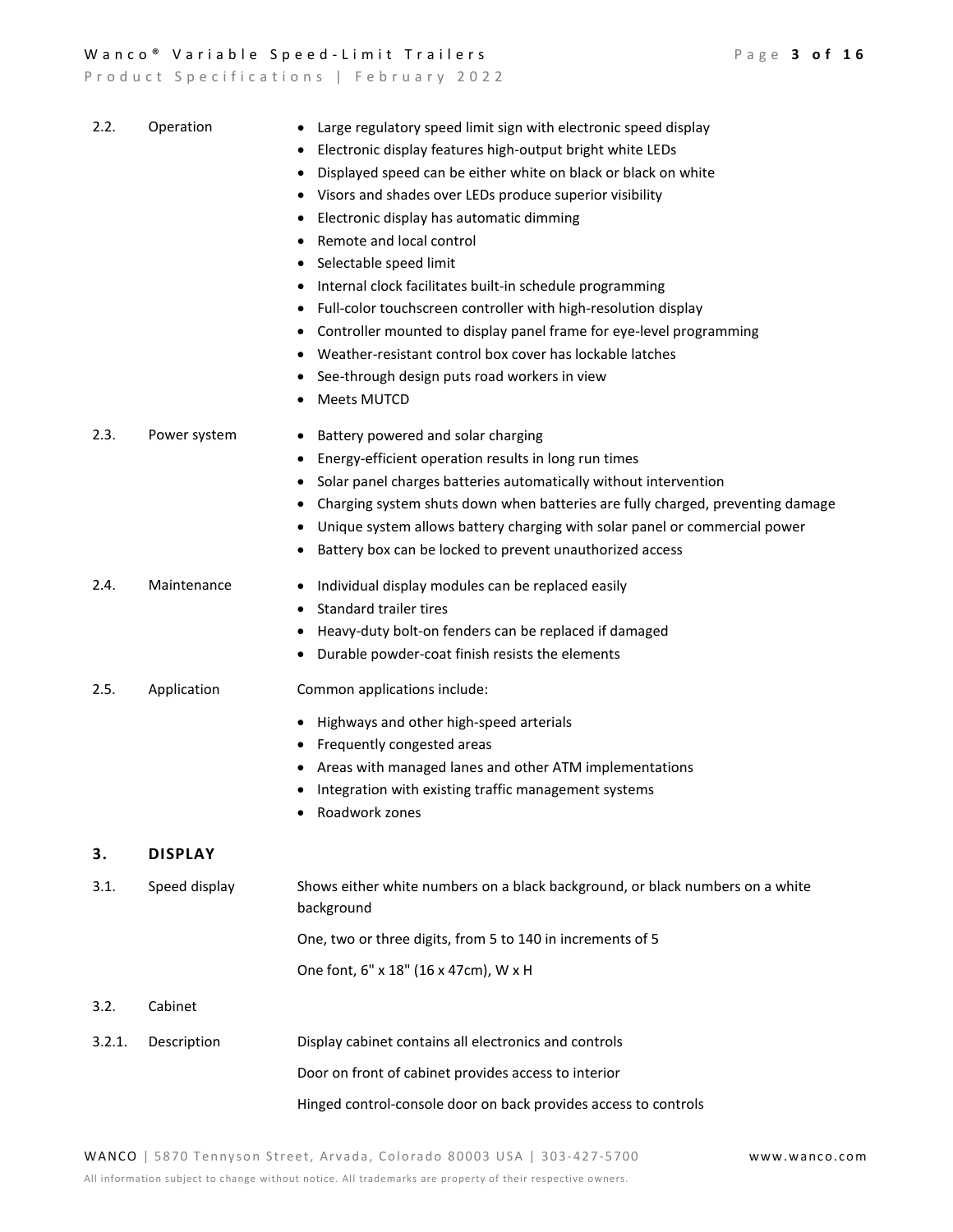## Wanco<sup>®</sup> Variable Speed-Limit Trailers Page 4 of 16

| 3.2.2. | Size              | 36" x 36" x 5" (91 x 91 x 12cm)                                     |                                                                                                                                                                                |  |
|--------|-------------------|---------------------------------------------------------------------|--------------------------------------------------------------------------------------------------------------------------------------------------------------------------------|--|
| 3.2.3. | Height            | When deployed, 84" (213cm) from ground to bottom of regulatory sign |                                                                                                                                                                                |  |
| 3.2.4. | Material          | Aluminum alloy sheet, 0.06" (1.58mm) thick                          |                                                                                                                                                                                |  |
| 3.2.5. | Construction      |                                                                     | Forms wrap around top, side, back and bottom of cabinet                                                                                                                        |  |
| 3.2.6. | Door              | latches accept user-supplied padlocks                               | Rigid door frame, hinged at top and latched at bottom, stays open for easy maintenance;                                                                                        |  |
|        |                   |                                                                     | Access to door requires removal of regulatory speed limit sign                                                                                                                 |  |
| 3.2.7. | Finish            | wash prior to application of the finish coat.                       | Oven-baked, white powder-coat finish to ensure durability and corrosion protection.<br>Assemblies are bead-blasted and then run through a five-stage, high-pressure phosphate- |  |
| 3.2.8. | Window            | 0.156" thick                                                        | Polycarbonate resin thermoplastic window installed in door frame, UV-resistant,                                                                                                |  |
| 3.2.9. | Location          | Mounted to welded steel frame on tower, behind speed limit sign     |                                                                                                                                                                                |  |
| 3.3.   | Display matrix    |                                                                     |                                                                                                                                                                                |  |
| 3.3.1. | LEDs              | Technology                                                          | AllnGaP II (aluminum indium gallium phosphide) technology,<br>T-1% size, through-hole auto-insertion                                                                           |  |
|        |                   |                                                                     |                                                                                                                                                                                |  |
|        |                   | Color                                                               | White                                                                                                                                                                          |  |
|        |                   | Current                                                             | 100 mA peak-pulsed forward current                                                                                                                                             |  |
| 3.3.2. | Pixels            | Description                                                         | Two LEDs form a "pixel"                                                                                                                                                        |  |
|        |                   | Viewable matrix                                                     | 22 pixels wide by 15 high, 294 pixels total                                                                                                                                    |  |
|        |                   | Pixel size                                                          | $0.75" \times 0.75"$ (19 x 19mm)                                                                                                                                               |  |
|        |                   | Pixel pitch                                                         | 34mm, horizontal and vertical                                                                                                                                                  |  |
| 3.3.3. | Lenses and visors |                                                                     | Each pixel has a snap-in optical lens over the LEDs, enhancing the brightness and<br>angularity of each pixel while reducing power consumption.                                |  |
|        |                   | into the sunshades.                                                 | A polycarbonate visor shades each row of pixels to eliminate glare caused by direct sun<br>exposure. The sunshades snap onto the display module without tools. The lenses snap |  |
|        |                   | efficiency.                                                         | These enhancements enable the speed display to conserve power and operate with high                                                                                            |  |
| 3.3.4. | Viewing angle     |                                                                     | Total viewing area with optical lenses, 50 degrees                                                                                                                             |  |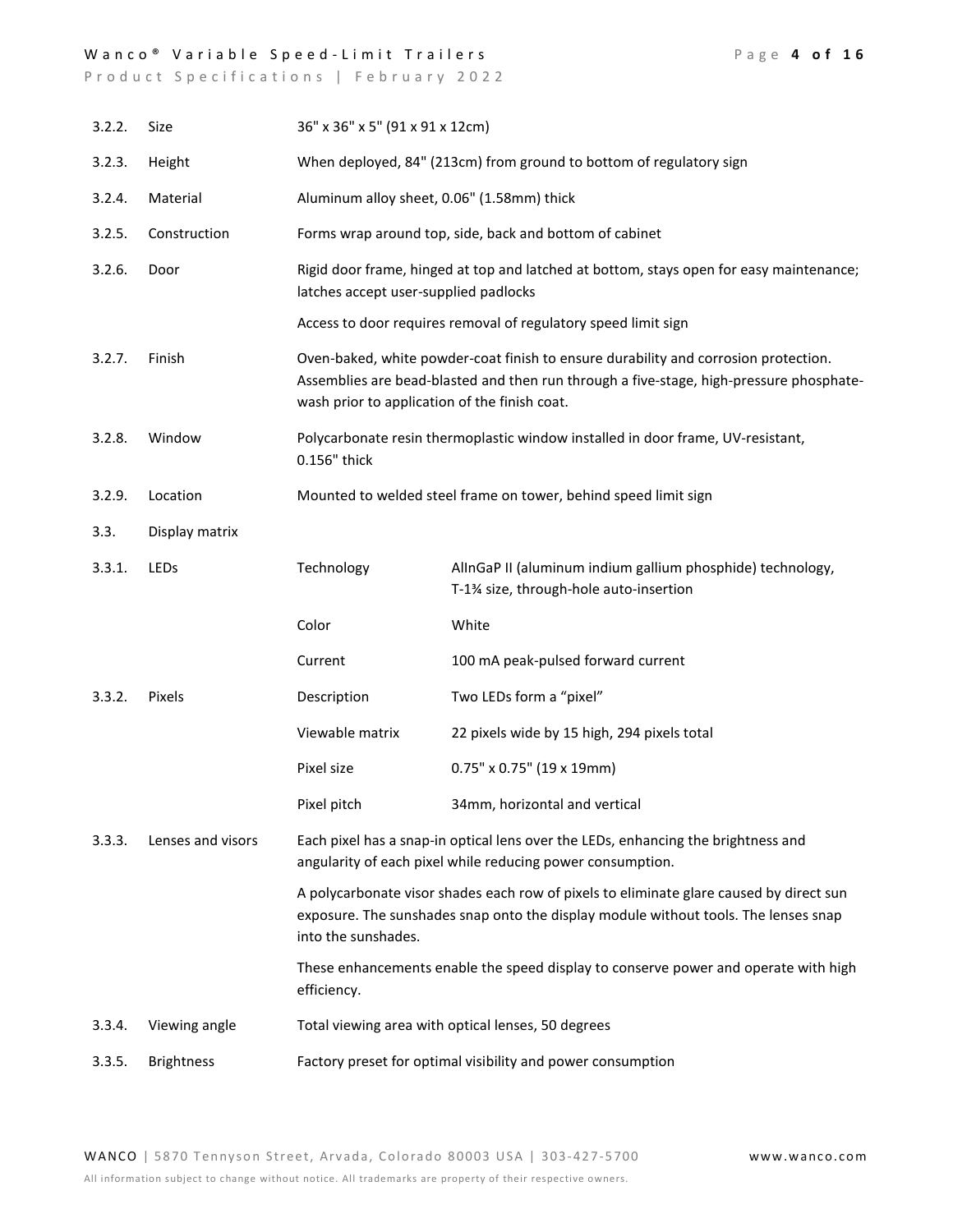#### Wanco<sup>®</sup> Variable Speed-Limit Trailers **Page 5 of 16**

| 3.3.6. | Auto dimming    | increasing to full brightness in daylight | Two photocells detect ambient light on the speed display; the system automatically<br>adjusts the brightness of the LEDs accordingly, dimming display brightness in darkness, |
|--------|-----------------|-------------------------------------------|-------------------------------------------------------------------------------------------------------------------------------------------------------------------------------|
|        |                 |                                           | Photocells are mounted inside the display cabinet, one facing rear and one facing front                                                                                       |
|        |                 |                                           | Auto dimming is unaffected by temporary light sources such as vehicle headlights                                                                                              |
| 3.3.7. | Software design | Driver                                    | LEDs controlled through 30mA pulse-width modulation design                                                                                                                    |
|        |                 | Addressing                                | Each display module address is selected through a software<br>command; no DIP switches are used. The address does not<br>change until reprogrammed.                           |

#### **4. SPEED LIMIT SIGN**

| 4.1.                                                      | Description | Speed limit sign mimics the appearance of standard R2-1 regulatory sign    |                                                              |
|-----------------------------------------------------------|-------------|----------------------------------------------------------------------------|--------------------------------------------------------------|
|                                                           |             |                                                                            | Cutout in reflective coating accommodates electronic display |
| 4.2.<br>Sign size dependent on trailer model<br>Sign size |             |                                                                            |                                                              |
|                                                           |             | Small                                                                      | 36" x 48" (91 x 122cm), W x H                                |
|                                                           |             | Large                                                                      | 48" x 60" (122 x 152cm), W x H                               |
| 4.3.                                                      | Cutout size | 30" x 20" (76 x 51cm), W x H                                               |                                                              |
| 4.4.                                                      | Material    | Aluminum sheet, 0.080" (2mm) thick, with high-intensity reflective coating |                                                              |
| 4.5.                                                      | Location    | Mounted to welded steel sign frame, in front of electronic display         |                                                              |
|                                                           |             |                                                                            |                                                              |

# **5. LOCAL CONTROL SYSTEM**

- 5.1. Description Self-contained onboard computer, comprised of a power control unit (PCU), located behind display modules inside the electronic display cabinet; and a display control unit (DCU), located inside control box on the back of the electronic display cabinet.
- 5.2. Control box

| 5.2.1. Size |  | 12.3" x 11.7" x 5.3" (31.2 x 29.7 x 14.4 cm) W x H x D |
|-------------|--|--------------------------------------------------------|
|-------------|--|--------------------------------------------------------|

5.2.2. Material 0.08" aluminum

5.2.3. Door Front-panel is a door, hinged on the left, which opens fully

- 5.2.4. Latches Two quarter-turn latches on front of control box door keep hinged door closed. Both latches are keyed and can be locked.
- 5.2.5. Finish Control box and door are coated with oven-baked, equipment-white powder-coat finish to ensure durability and corrosion protection. Assemblies are run through a five-stage, high-pressure phosphate-wash prior to application of the finish coat.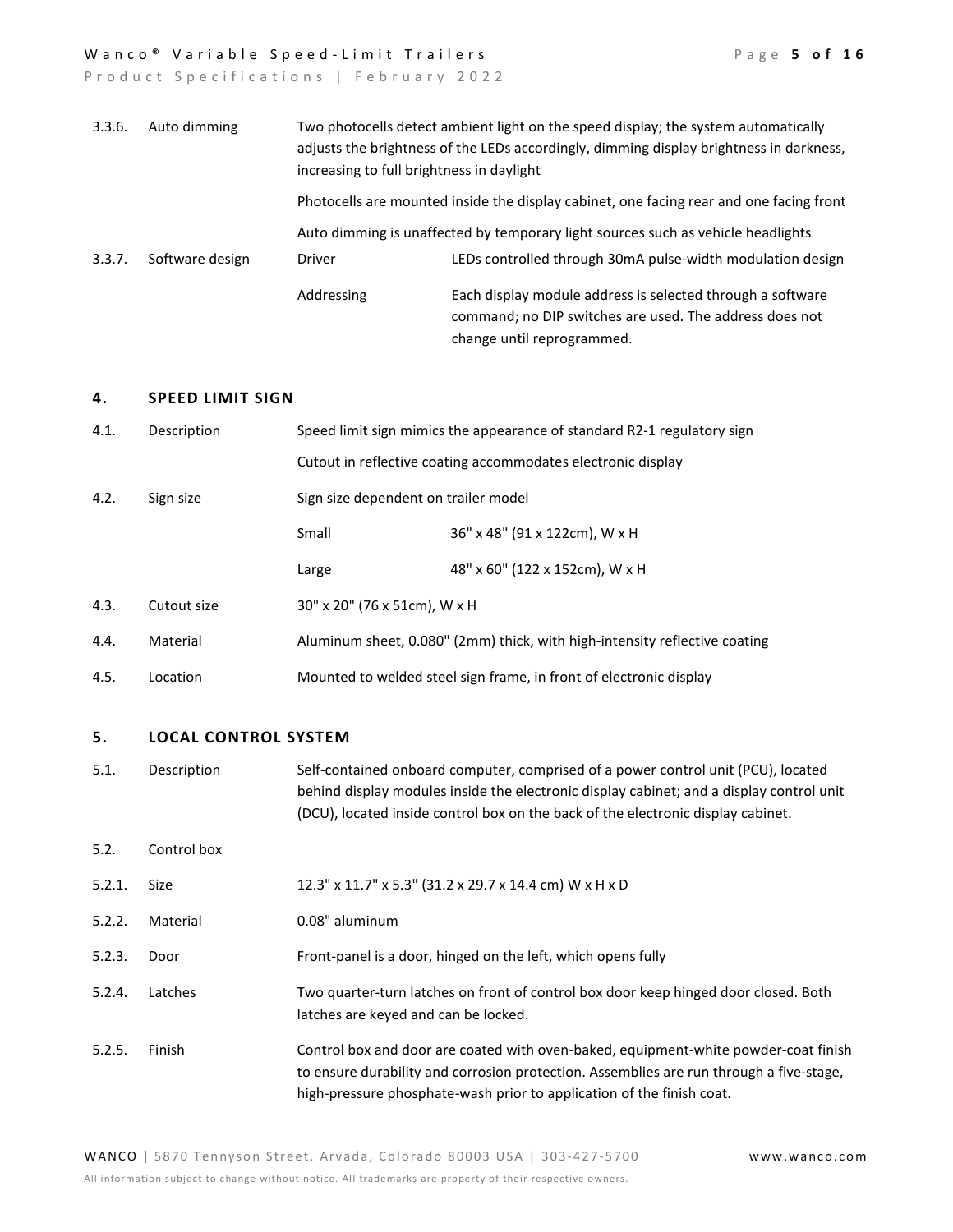## Wanco<sup>®</sup> Variable Speed-Limit Trailers Page 6 of 16

| 5.2.6. | Rating                        | Weather-resistant, comparable to IP55 |                                                                                                                                                                    |  |
|--------|-------------------------------|---------------------------------------|--------------------------------------------------------------------------------------------------------------------------------------------------------------------|--|
| 5.3.   | Control panel                 |                                       |                                                                                                                                                                    |  |
| 5.3.1. | Touchscreen                   | Display                               | Full color, backlit, 7-inch display                                                                                                                                |  |
|        |                               |                                       | Capacitive touch panel                                                                                                                                             |  |
|        |                               |                                       | 800 x 480 pixels, W x H                                                                                                                                            |  |
|        |                               |                                       | Display automatically shuts off after 20 minutes of inactivity                                                                                                     |  |
|        |                               | Interface                             | Menu-based structure, accessed with virtual buttons on the<br>touchscreen display, provides access to all sign functions<br>including programming messages         |  |
|        |                               |                                       | Virtual keyboard appears when required for text entry                                                                                                              |  |
|        |                               |                                       | Multi-level password protection restricts access                                                                                                                   |  |
| 5.3.2. | <b>LED</b> indicators         |                                       | Indicates the following status conditions:                                                                                                                         |  |
|        |                               |                                       | Solar charging system is charging batteries                                                                                                                        |  |
|        |                               | System power shutdown occurred        |                                                                                                                                                                    |  |
|        |                               | Programmed schedule is active         |                                                                                                                                                                    |  |
|        |                               | Power to optional radar device is on  |                                                                                                                                                                    |  |
| 5.3.3. | Data port                     | and software updates                  | 1 USB port for local downloading of data from optional traffic data collector (if installed)                                                                       |  |
|        |                               |                                       | See "Options and Optional Equipment" for Traffic Data Collector System                                                                                             |  |
| 6.     | <b>REMOTE COMMUNICATIONS</b>  |                                       |                                                                                                                                                                    |  |
| 6.1.   | Purpose                       |                                       | Enables the variable speed limit display to be controlled from remote locations away from<br>the sign, using an Internet-connected computer, tablet, or smartphone |  |
| 6.2.   | Interface                     |                                       |                                                                                                                                                                    |  |
| 6.2.1. | <b>TMS</b>                    |                                       | Can be integrated with existing DOT or other traffic management systems                                                                                            |  |
| 6.2.2. | <b>Wanco Fleet</b><br>Manager | Description                           | Internet browser interface for managing remote controlled equipment;<br>web-based application, no software installation                                            |  |
|        |                               | Features                              | Add or remove equipment to/from groups for quick access, ideal for<br>managing contractor rentals or entire projects                                               |  |
|        |                               |                                       | Map GPS locations of entire fleet of signs simultaneously                                                                                                          |  |
|        |                               |                                       | Record vital information from signs, such as speed limit changed by<br>user and date, battery and solar voltages, and equipment alarms                             |  |
|        |                               |                                       | Mass broadcast capability                                                                                                                                          |  |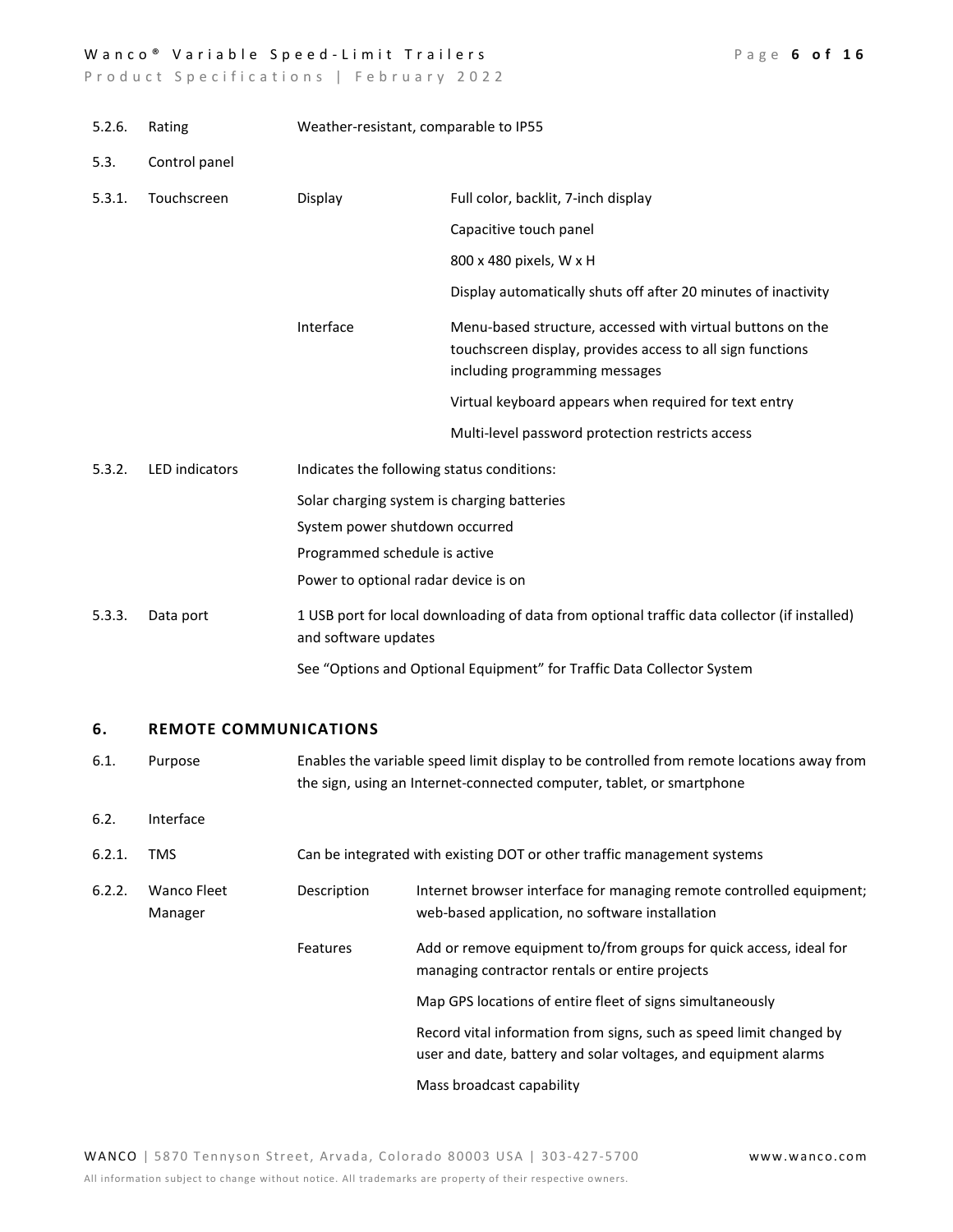## Wanco<sup>®</sup> Variable Speed-Limit Trailers Page 7 of 16

Product Specifications | February 2022

|      |               | Requirements | Modern standards-compliant Web browser with JavaScript enabled                                                                                    |
|------|---------------|--------------|---------------------------------------------------------------------------------------------------------------------------------------------------|
|      |               |              | A platform (computer or mobile device) that supports such a browser                                                                               |
|      |               |              | Internet connection                                                                                                                               |
| 6.3. | Modem         |              | Compact industrial 4G LTE modem with GPS                                                                                                          |
|      |               |              | See "Options and Optional Equipment" for modem options                                                                                            |
| 6.4. | Cellular plan | Plan         | Wanco Cellular Service                                                                                                                            |
|      |               |              | See "Options and Optional Equipment" for optional plans                                                                                           |
|      |               | Description  | Cellular service through Wanco. No activation charges, monthly<br>payments, or overage charges. User makes a single payment annually<br>to Wanco. |
|      |               | Carrier      | Verizon                                                                                                                                           |

# **7. TRAILER**

7.1. Frame

| 7.1.1. | Construction   | All welded structural steel                                                                                                                                                                                                                                                                                            |
|--------|----------------|------------------------------------------------------------------------------------------------------------------------------------------------------------------------------------------------------------------------------------------------------------------------------------------------------------------------|
| 7.1.2. | Tie-downs      | Two tie-down loops at the front corners of the trailer frame<br>One tie-down loop centered at rear of trailer frame                                                                                                                                                                                                    |
| 7.1.3. | Finish         | Frame is coated with oven-baked, safety-orange powder-coat finish to ensure durability<br>and corrosion protection. Assemblies are bead-blasted and then run through a five-stage,<br>high-pressure phosphate-wash prior to application of the finish coat.<br>See "Options and Optional Equipment" for color options. |
| 7.2.   | Fenders        | Round, full wheel coverage, bolted to trailer frame, removable and replaceable                                                                                                                                                                                                                                         |
| 7.3.   | Axle assembly  | Tubular, 2000 lb (907.2kg) capacity, 5 on 4.5" B.C. idler hub                                                                                                                                                                                                                                                          |
| 7.4.   | <b>Springs</b> | Double-eye leaf springs, 1200 lb (544.3kg) capacity for each spring                                                                                                                                                                                                                                                    |
| 7.5.   | <b>Tires</b>   | ST205/75D15 steel-belted trailer tires, load rating B                                                                                                                                                                                                                                                                  |
| 7.6.   | Drawbar        |                                                                                                                                                                                                                                                                                                                        |
| 7.6.1. | Construction   | Telescopes inside receiver sleeve welded under trailer frame. Removable for shipping and<br>for added theft protection if needed. Secures with two 1/2-inch diameter bolts.                                                                                                                                            |
| 7.6.2. | Material       | 3" (7.62cm) square steel tubing, 3/16" (0.476cm) wall                                                                                                                                                                                                                                                                  |
| 7.6.3. | Jack           | Top-wind swivel, 2000 lb (907kg) capacity, steel footpad, 10" (25cm) total travel                                                                                                                                                                                                                                      |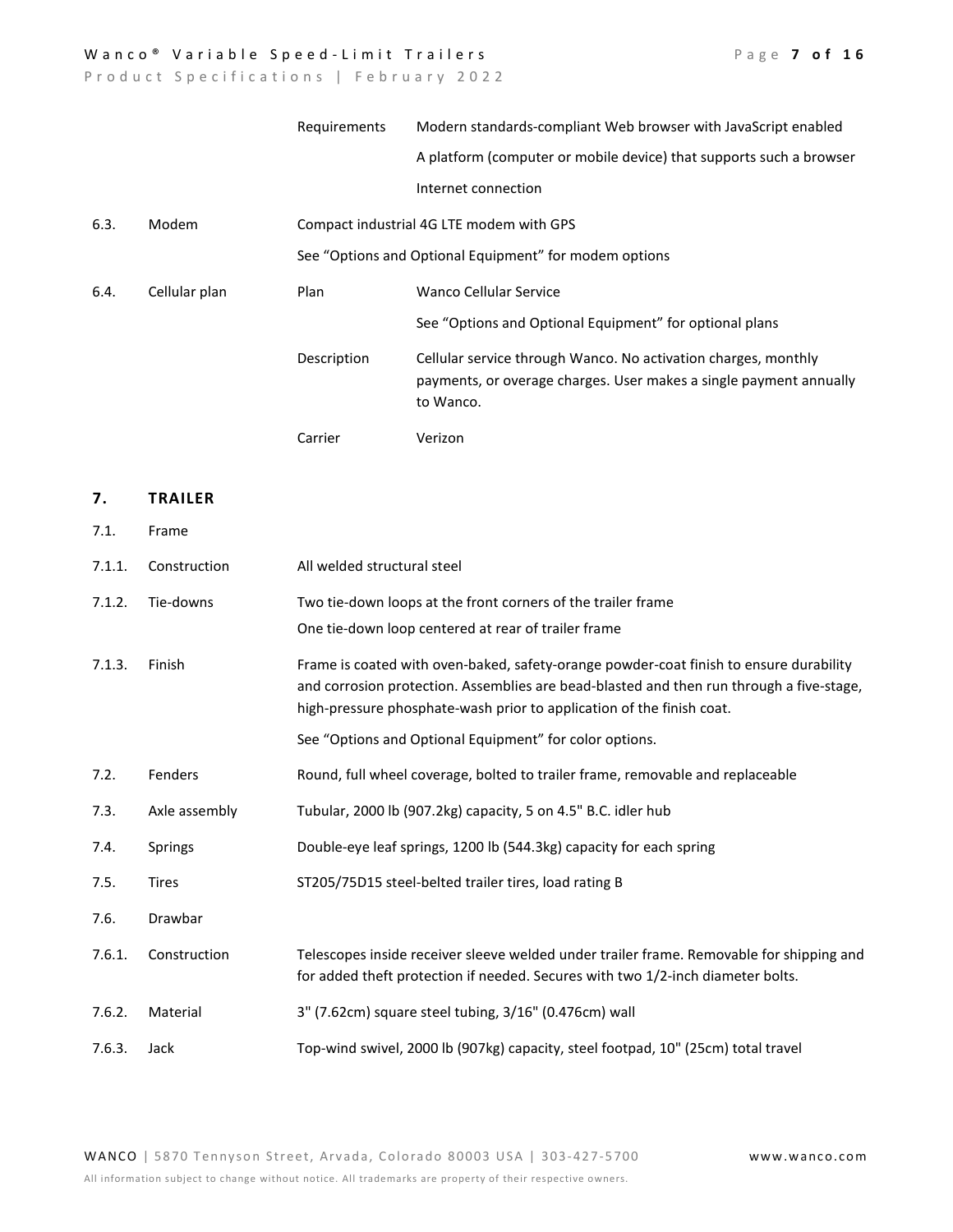## Wanco<sup>®</sup> Variable Speed-Limit Trailers Page 8 of 16

| 7.6.4. | Tow hitch        | Standard 2" ball coupler tow-hitch, SAE Class 2, 3500 lb (1588kg) capacity, bolted to<br>drawbar, removable and replaceable                                                    |                                                                                                                                                               |
|--------|------------------|--------------------------------------------------------------------------------------------------------------------------------------------------------------------------------|---------------------------------------------------------------------------------------------------------------------------------------------------------------|
|        |                  |                                                                                                                                                                                | See "Options and Optional Equipment" for tow-hitch options                                                                                                    |
| 7.6.5. | Tow chains       | Two high-test proof coil chain assemblies with clevis slip hooks for towing. Chains<br>attached to drawbar with quick connectors.                                              |                                                                                                                                                               |
|        |                  | Material diameter                                                                                                                                                              | $0.406''$ (10.3mm)                                                                                                                                            |
|        |                  | Working load limit                                                                                                                                                             | 5400 lb (2450kg)                                                                                                                                              |
|        |                  | <b>Breaking force</b>                                                                                                                                                          | 16,200 lb (72kN)                                                                                                                                              |
| 7.7.   | Stabilizer legs  |                                                                                                                                                                                |                                                                                                                                                               |
| 7.7.1. | Description      |                                                                                                                                                                                | Four stabilizers, one on each corner of trailer frame, extend downward from front and<br>rear of trailer at an angle, increasing footprint size when deployed |
| 7.7.2. | Adjustment       | Stabilizers slide up and down in sleeves, adjustable in 1" (2.54cm) increments, held in<br>place by 3/8" (0.95cm) wire lock pin. A lanyard ties each pin to the trailer frame. |                                                                                                                                                               |
| 7.7.3. | Material         | Leg                                                                                                                                                                            | Perforated 1%" sq. steel tube, 12ga wall, zinc plated                                                                                                         |
|        |                  | Footpad                                                                                                                                                                        | 4" x 6" (10 x 15cm) steel, zinc plated, all edges turned up                                                                                                   |
| 7.8.   | Wiring           |                                                                                                                                                                                |                                                                                                                                                               |
| 7.8.1. | Description      | Wiring to connect tow vehicle and trailer for trailer taillights is installed inside drawbar,<br>with pigtails and connectors at both ends; no crimping required               |                                                                                                                                                               |
| 7.8.2. | Trailer plug     | A sealed, molded, 4-square connector plugs into harness under trailer                                                                                                          |                                                                                                                                                               |
| 7.8.3. | Tow-vehicle plug | Two-piece assembly with 4-flat molded connector on harness plugs into tow vehicle                                                                                              |                                                                                                                                                               |
|        |                  | Meets SAE J1239                                                                                                                                                                |                                                                                                                                                               |
|        |                  |                                                                                                                                                                                | See "Options and Optional Equipment" for tow-vehicle plug options                                                                                             |
| 7.8.4. | Protection       | All trailer wiring encased in UV protective loom, and attached with P-clamp riveted to<br>trailer frame; no exposed wires                                                      |                                                                                                                                                               |
| 7.9.   | Taillights       | Two oval-shaped, sealed, LED, combination stop, turn and taillights integrated with<br>fenders                                                                                 |                                                                                                                                                               |
| 7.10.  | Reflectors       | Two red reflectors on rear trailer frame                                                                                                                                       |                                                                                                                                                               |
|        |                  |                                                                                                                                                                                | See "Options and Optional Equipment" for reflective tape                                                                                                      |
| 7.11.  | License plate    | Lighted license plate holder is mounted under rear of trailer frame                                                                                                            |                                                                                                                                                               |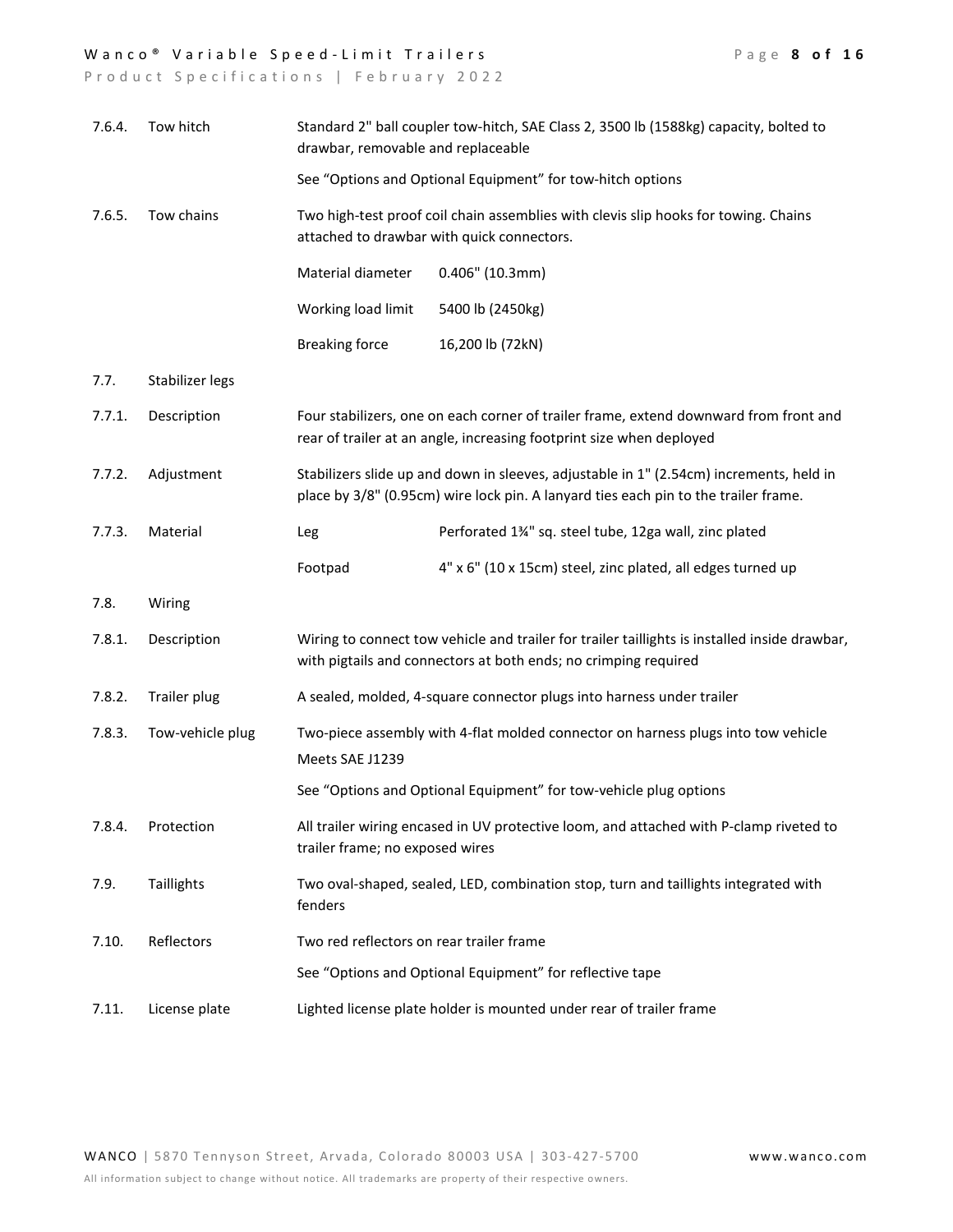## Wanco<sup>®</sup> Variable Speed-Limit Trailers Page 9 of 16

| 7.12.          | Tower assembly             |                                                                                                                                                                                                                                                                       |                                                                                                                                                                                                                              |  |
|----------------|----------------------------|-----------------------------------------------------------------------------------------------------------------------------------------------------------------------------------------------------------------------------------------------------------------------|------------------------------------------------------------------------------------------------------------------------------------------------------------------------------------------------------------------------------|--|
|                | 7.12.1. Function           | Sign and electronic display are raised and lowered on a telescoping tower                                                                                                                                                                                             |                                                                                                                                                                                                                              |  |
|                | 7.12.2. Tower construction | Multiple sections of square steel tubing with each section telescoping inside the next<br>larger section.                                                                                                                                                             |                                                                                                                                                                                                                              |  |
|                |                            |                                                                                                                                                                                                                                                                       | Nylon guide blocks keep the sections tight, eliminating the need for greasing the tower<br>and preventing dirt from building up on the inner tower section. Dirt would cause<br>performance problems and maintenance issues. |  |
|                | 7.12.3. Swivel base        |                                                                                                                                                                                                                                                                       | A steel tubular weldment is bolted to the trailer frame. The outer tower section rotates on<br>a thrust bearing and washers inside the swivel base, reducing rotating friction.                                              |  |
| 7.12.4. Finish |                            | Lower tower section and swivel base are coated with oven-baked, safety-orange powder-<br>coat finish to ensure durability and corrosion protection. Assemblies are run through a<br>five-stage, high-pressure phosphate-wash prior to application of the finish coat. |                                                                                                                                                                                                                              |  |
|                |                            |                                                                                                                                                                                                                                                                       | Upper tower sections are zinc-plated for corrosion resistance.                                                                                                                                                               |  |
|                |                            |                                                                                                                                                                                                                                                                       | See "Options and Optional Equipment" for color options.                                                                                                                                                                      |  |
|                | 7.12.5. Height lock        | if the winch cable were to fail                                                                                                                                                                                                                                       | Locking pin inserted through the tower in the up position prevents the tower from falling                                                                                                                                    |  |
|                | 7.12.6. Winch assembly     | Function                                                                                                                                                                                                                                                              | Hand-operated winch raises and lowers tower                                                                                                                                                                                  |  |
|                |                            | Capacity                                                                                                                                                                                                                                                              | 1500 lb (680kg)                                                                                                                                                                                                              |  |
|                |                            | <b>Brake</b>                                                                                                                                                                                                                                                          | Safety friction-brake prevents tower from falling if operator loses<br>grip on winch handle                                                                                                                                  |  |
|                |                            | Cable                                                                                                                                                                                                                                                                 | 1/4" (6.35mm) diameter galvanized aircraft cable                                                                                                                                                                             |  |
|                | 7.12.7. Rotation           |                                                                                                                                                                                                                                                                       | Tower and sign assembly rotates by hand, pivoting 360 degrees                                                                                                                                                                |  |
|                | 7.12.8. Rotation lock      | Locking pin inserted into horizontal plate mounted to tower prevents tower from rotating                                                                                                                                                                              |                                                                                                                                                                                                                              |  |
|                | 7.12.9. Sight tube         | sign frame                                                                                                                                                                                                                                                            | A sight tube for aiming the sign in desired direction is mounted to the underside of the                                                                                                                                     |  |
|                | 7.12.10. Storage           | When lowered for storage and transport, the sign frame (with electronic display and<br>speed limit sign attached) rests in a support cradle, parallel to the trailer length                                                                                           |                                                                                                                                                                                                                              |  |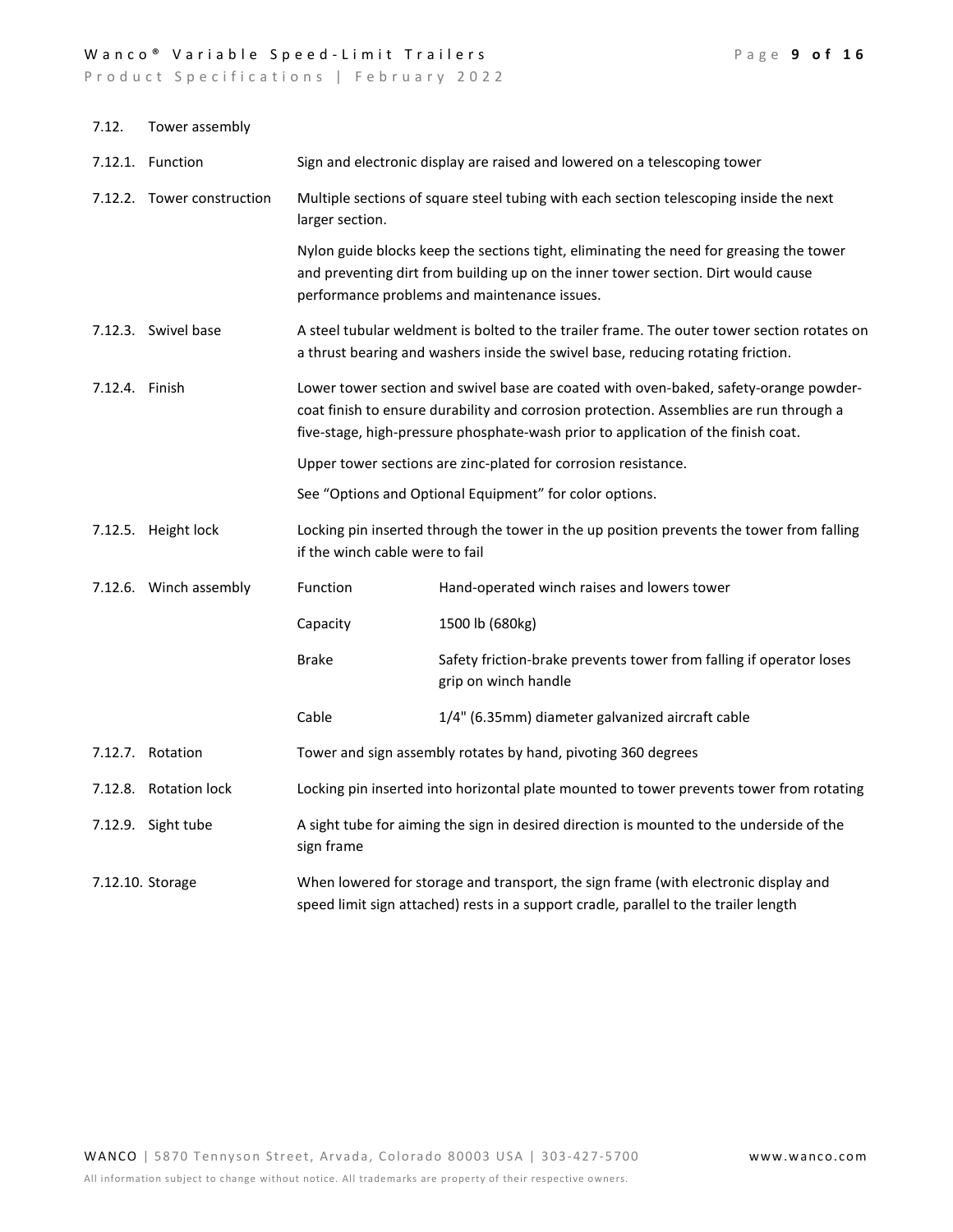Product Specifications | February 2022

# **8. POWER SYSTEM**

| 8.1.   | Description                     | Electronics powered by batteries, which are charged automatically with integrated solar<br>charging system                                                                                            |
|--------|---------------------------------|-------------------------------------------------------------------------------------------------------------------------------------------------------------------------------------------------------|
| 8.2.   | Battery box                     |                                                                                                                                                                                                       |
| 8.2.1. | Function                        | Holds batteries and remote charger                                                                                                                                                                    |
|        |                                 | See "Options and Optional Equipment" for heavy-duty secure battery box                                                                                                                                |
| 8.2.2. | Construction                    | Riveted all-steel construction                                                                                                                                                                        |
|        |                                 | All parts phosphate-washed and powder-coated prior to assembly                                                                                                                                        |
|        |                                 | Divider panel inside box separates batteries from electronics                                                                                                                                         |
|        |                                 | Louvers provide ventilation                                                                                                                                                                           |
|        |                                 | Latches keep cover closed and can accept user-supplied padlocks                                                                                                                                       |
| 8.2.3. | Mounting                        | Unobstructed location, centered over axle at rear of unit on structural deck                                                                                                                          |
| 8.3.   | <b>Batteries</b>                |                                                                                                                                                                                                       |
| 8.3.1. | <b>Type</b>                     | Group GC2 deep-cycle batteries, wired in parallel and series for a 12-volt system                                                                                                                     |
|        |                                 | See "Options and Optional Equipment" for battery options                                                                                                                                              |
| 8.3.2. | Quantity                        | Four                                                                                                                                                                                                  |
| 8.3.3. | Voltage                         | 6Vdc each                                                                                                                                                                                             |
| 8.3.4. | Weight                          | Approx. 60 lb (26kg) each                                                                                                                                                                             |
| 8.3.5. | Capacity                        | 430 Ah total capacity @ 12Vdc                                                                                                                                                                         |
| 8.3.6. | Low-voltage<br>disconnect (LVD) | To protect batteries from full discharge, the LVD system automatically shuts down power<br>when battery voltage drops to preset level, and re-engages power when battery charge<br>returns to optimum |
| 8.4.   | Remote charger                  |                                                                                                                                                                                                       |
| 8.4.1. | Function                        | Plugs into a standard commercial power source to recharge batteries if battery voltage<br>drops due to lack of sun for automated solar charging system                                                |
| 8.4.2. | <b>Type</b>                     | 12-volt battery charger                                                                                                                                                                               |
| 8.4.3. | Location                        | Inside battery box, mounted to divider panel on opposite side from batteries                                                                                                                          |
| 8.4.4. | Output capacity                 | 15A                                                                                                                                                                                                   |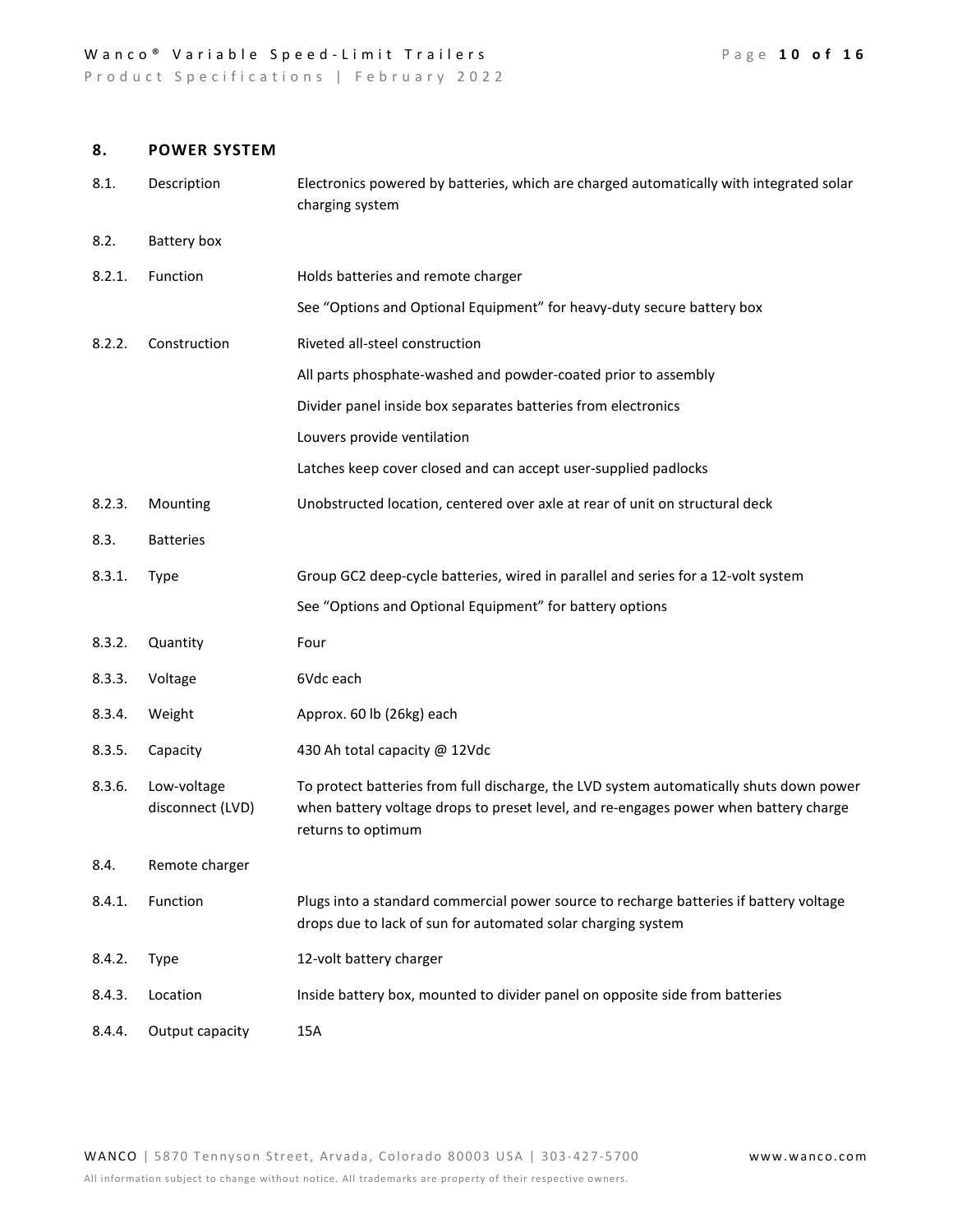# Wanco<sup>®</sup> Variable Speed-Limit Trailers Page 11 of 16

| 8.4.5. | Output voltage     | 13.2Vdc range "float" mode                                                                                                            |
|--------|--------------------|---------------------------------------------------------------------------------------------------------------------------------------|
|        |                    | 13.6Vdc range "absorption" mode                                                                                                       |
|        |                    | 14.2Vdc range "bulk" mode                                                                                                             |
| 8.4.6. | Input voltage      | 105 to 135Vac, standard three-prong plug                                                                                              |
| 8.4.7. | Input frequency    | 50 to 60 Hz                                                                                                                           |
| 8.4.8. | Protection         | Automotive-style replaceable fuses                                                                                                    |
| 8.5.   | Solar              |                                                                                                                                       |
| 8.5.1. | Panels             | One high-efficiency multi-crystal photovoltaic solar module                                                                           |
| 8.5.2. | Location           | Above speed-limit sign, no shadowing effect on any trailer component. Solar panel lies<br>flat; rises and rotates with display panel. |
| 8.5.3. | Power              | 100W                                                                                                                                  |
|        |                    | See "Options and Optional Equipment" for solar options                                                                                |
| 8.5.4. | Current            | 5.81A max. system current                                                                                                             |
|        |                    | 6.39A open short-circuit current                                                                                                      |
| 8.5.5. | Voltage            | 17.2Vdc max.                                                                                                                          |
|        |                    | 21.6Vdc open short-circuit voltage                                                                                                    |
| 8.5.6. | Voltage regulation | Solar power input regulated by sign control system                                                                                    |
| 8.5.7. | Security           | Solar panel bolted to mounting frame with security screws and special security nut                                                    |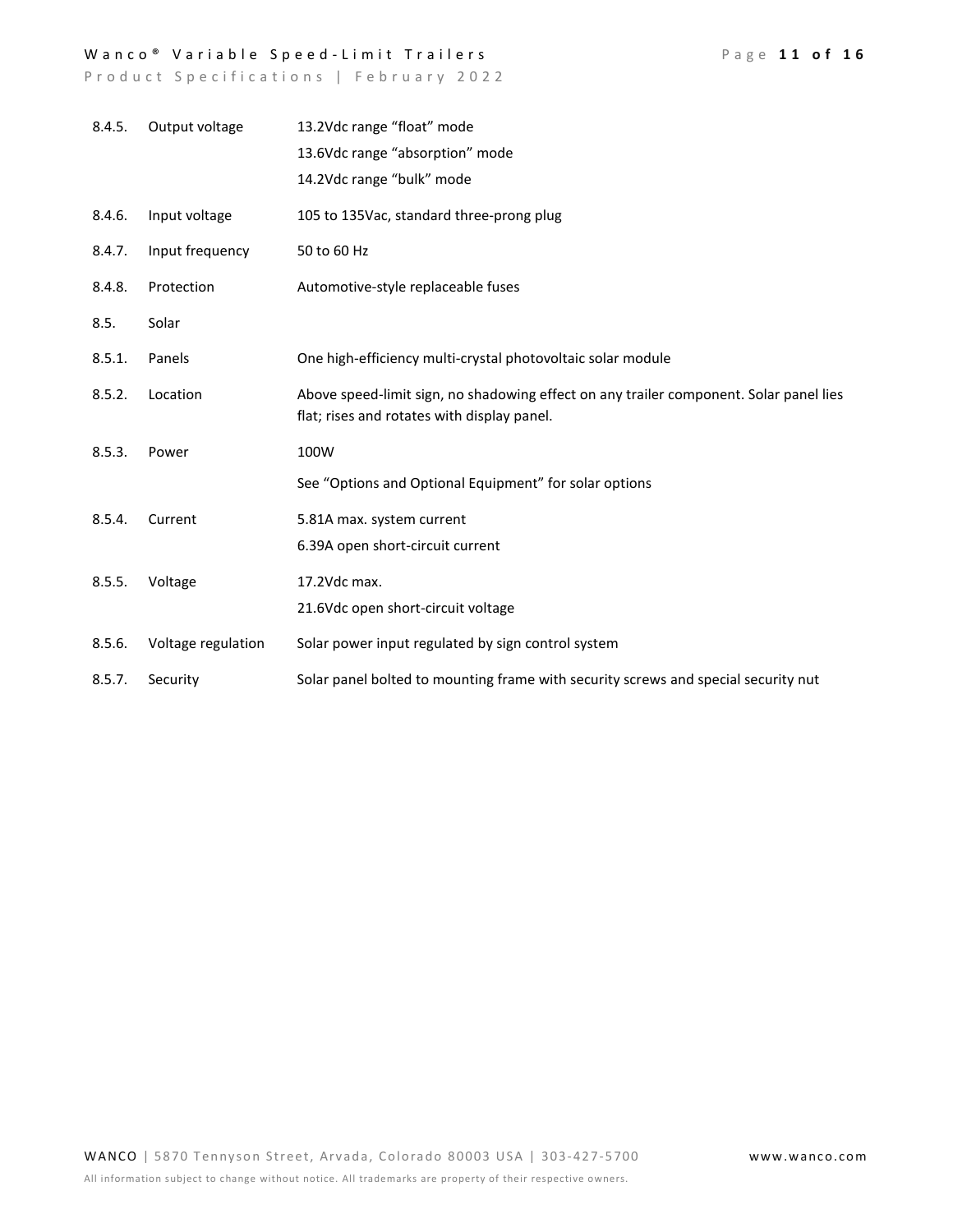## Wanco<sup>®</sup> Variable Speed-Limit Trailers Page 12 of 16

Product Specifications | February 2022

# **9. DIMENSIONS & WEIGHT**

- 9.1. Dimensions
- 9.1.1. Small sign

inches<br>(cm)



 $75$ <br>(191)  $75$ <br>(191)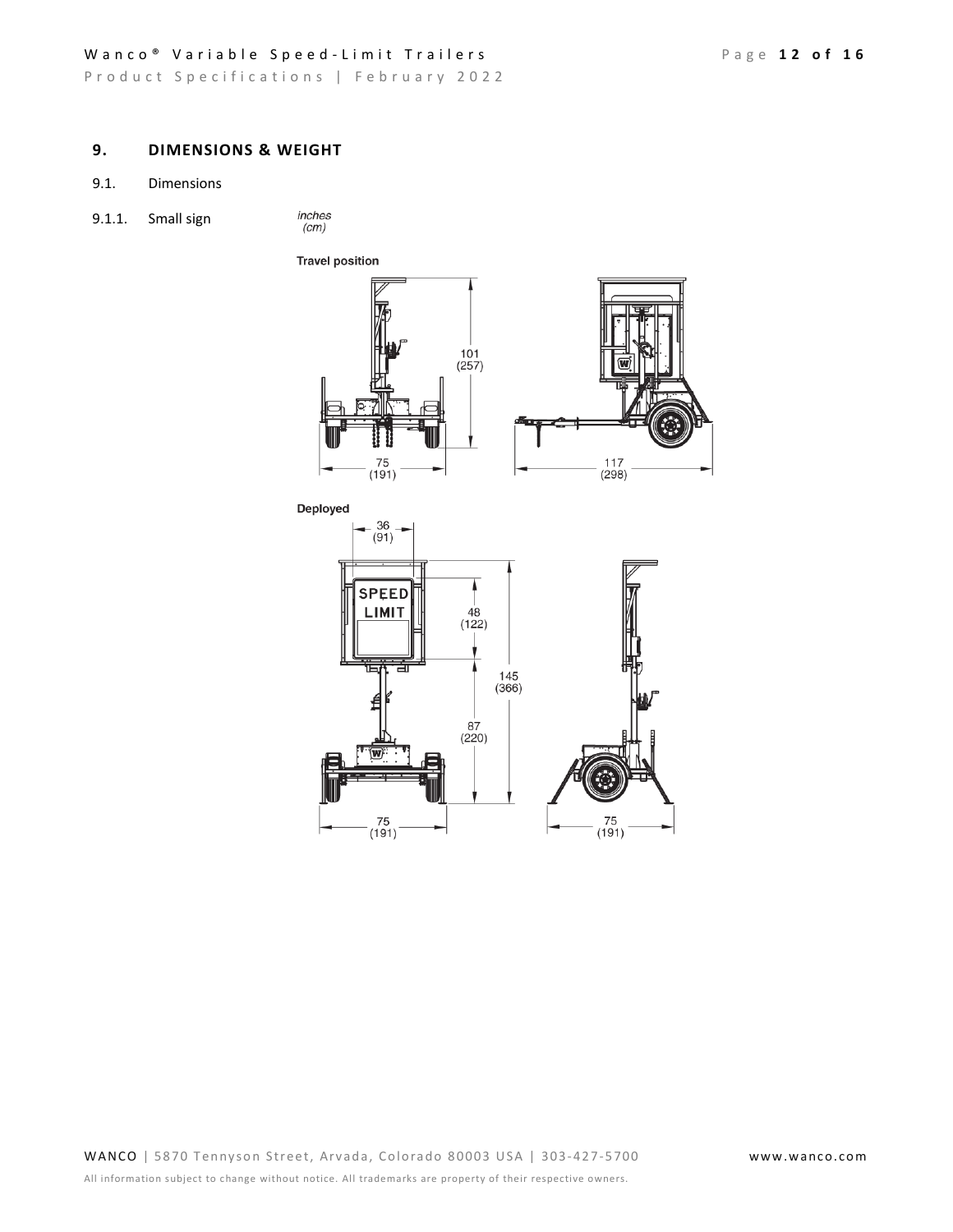## Wanco<sup>®</sup> Variable Speed-Limit Trailers Page 13 of 16

Product Specifications | February 2022

inches  $(cm)$ 





9.2. Weight Approx. 1600 lb (726kg)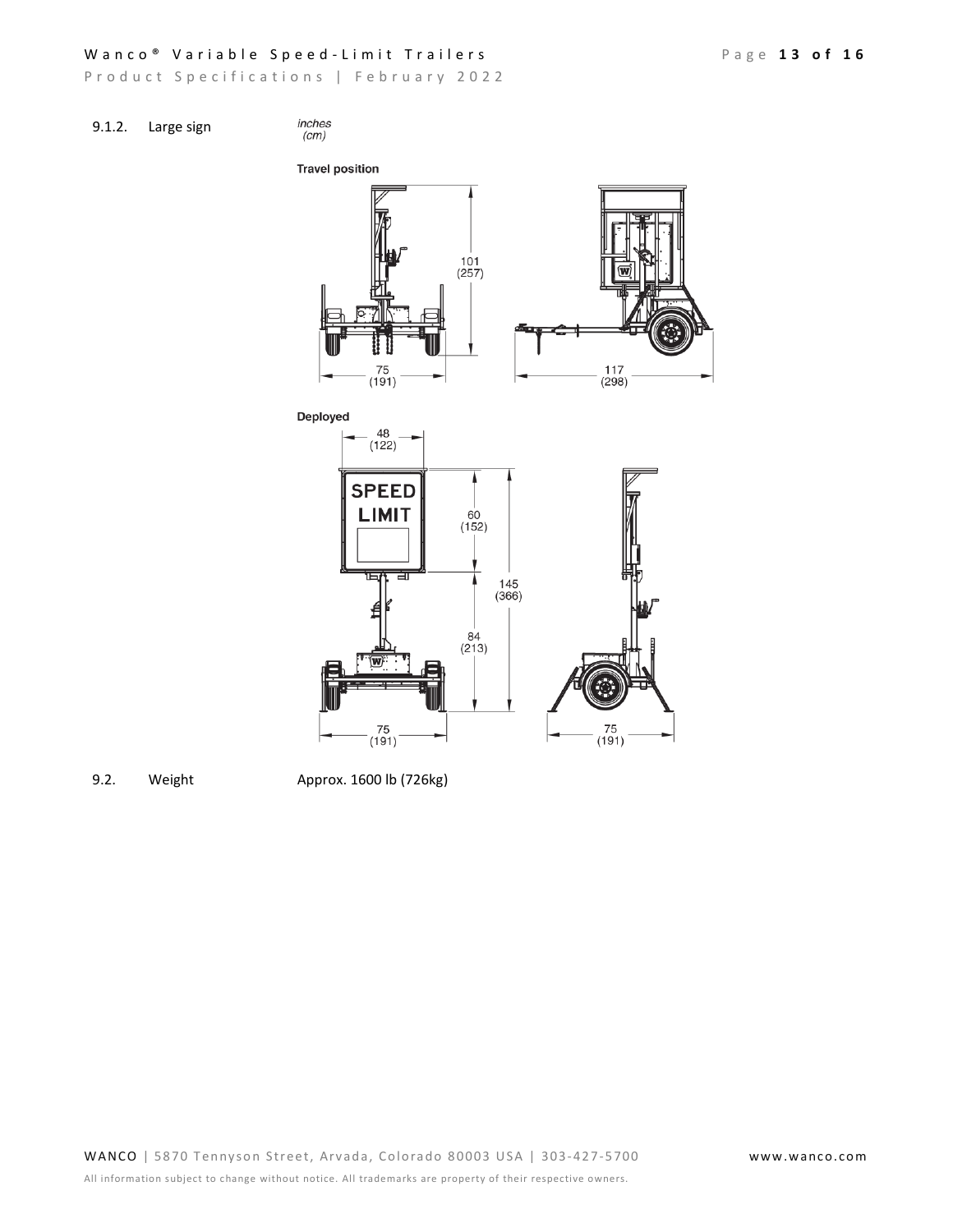## Wanco<sup>®</sup> Variable Speed-Limit Trailers Page 14 of 16

Product Specifications | February 2022

# **10. OPTIONS AND OPTIONAL EQUIPMENT**

| <b>Remote communications</b><br>10.1. |  |
|---------------------------------------|--|
|---------------------------------------|--|

|         | 10.1.1. Modem                    |                          | Contact factory for latest available optional modems                                                                                                                        |
|---------|----------------------------------|--------------------------|-----------------------------------------------------------------------------------------------------------------------------------------------------------------------------|
|         | 10.1.2. Cellular plan            |                          | User-provided cellular data plan replaces standard Wanco Cellular Service.                                                                                                  |
|         |                                  | Wanco tests modem setup. | User obtains data plan from service provider and makes payments to provider. Wanco<br>programs modem according to user-provided specifications at time of modem purchase.   |
| 10.2.   | <b>Beacons</b>                   |                          | Amber beacon lights flash in an alternating pattern (one is on while the other is off)                                                                                      |
|         |                                  | Options                  | Two 8" LED signal lights, side-mounted, one on each side of trailer; includes<br>increased solar capacity to 200 watts                                                      |
|         |                                  |                          | Two 12" LED signal lights, side-mounted, one on each side of trailer; includes<br>increased solar capacity to 200 watts                                                     |
|         |                                  |                          | Two 12" LED signal lights, one mounted above and one below regulatory<br>signs; includes increased solar capacity to 200 watts                                              |
|         |                                  |                          | One PAR 46 12Vdc LED rear-facing beacon                                                                                                                                     |
| 10.3.   | <b>Additional signs</b>          |                          | Add signage to sign frame with speed limit sign and electronic display                                                                                                      |
|         |                                  |                          | Examples: "WORK ZONE" and "\$250 FINE"                                                                                                                                      |
|         |                                  |                          | Contact factory with requirements                                                                                                                                           |
| 10.4.   | Tow hitch                        |                          |                                                                                                                                                                             |
|         | 10.4.1. Combo hitch              | cross-section            | Combo-hitch for 2-inch ball and standard lunette ring for pintle hook, 2%" ID x 1"                                                                                          |
|         | 10.4.2. Lunette ring             | Options                  | Standard ring for pintle hook, 21/2" ID x 1" cross-section                                                                                                                  |
|         |                                  |                          | Heavy-duty ring for pintle hook, 3" ID x 1%" cross-section                                                                                                                  |
| 10.5.   | Tow-vehicle plug                 |                          | A variety of adapters are available to allow the standard connector to plug into nearly any<br>tow vehicle receptacle. Contact factory for details.                         |
| 10.6.   | <b>Ballasted trailer</b><br>deck |                          | Structural deck adds 370 lb (168kg) to overall weight at base of trailer, creating a low<br>center of gravity and improving stability                                       |
| 10.7.   | Stabilizer jacks                 |                          | Four swivel jacks replace stabilizer legs, mounted on corners of trailer frame                                                                                              |
| 10.8.   | Power system                     |                          |                                                                                                                                                                             |
| 10.8.1. | <b>Additional batteries</b>      |                          | For geographic locations with less solar charging potential or colder weather, and for<br>applications that require year-round charging, add batteries for greater capacity |
|         |                                  | Option                   | Add two Group GC2 deep-cycle batteries, 215Ah additional capacity                                                                                                           |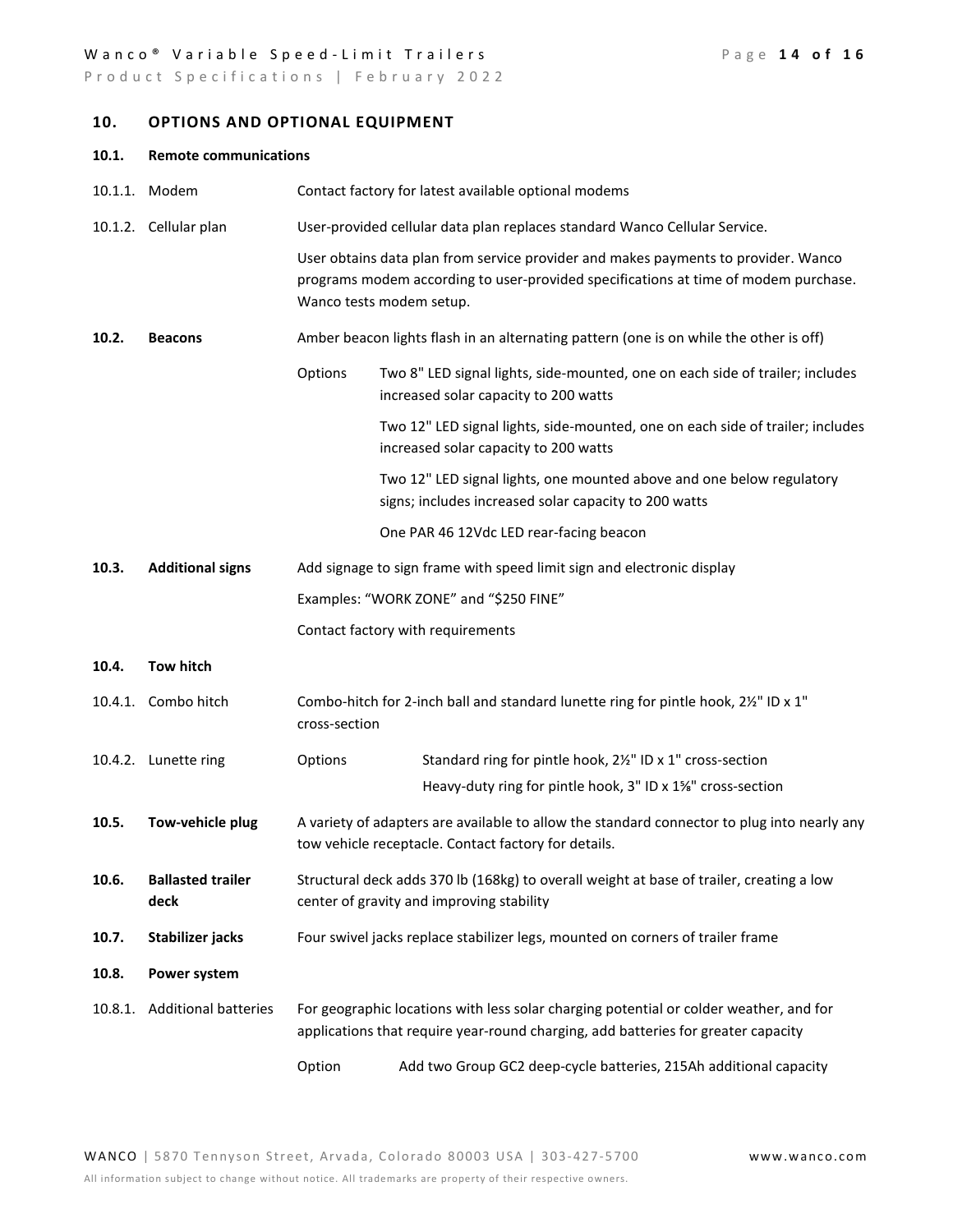## Wanco<sup>®</sup> Variable Speed-Limit Trailers

|  |  |  | Page 15 of 16 |  |  |
|--|--|--|---------------|--|--|
|  |  |  |               |  |  |

| 10.8.2.  | <b>AGM batteries</b>                  |                                                                 |                                                                                                                    | Replace deep-cycle batteries with top-of-the-line absorbed glass mat (AGM) batteries                                                                                                      |
|----------|---------------------------------------|-----------------------------------------------------------------|--------------------------------------------------------------------------------------------------------------------|-------------------------------------------------------------------------------------------------------------------------------------------------------------------------------------------|
|          |                                       | Features                                                        | 100% maintenance-free                                                                                              |                                                                                                                                                                                           |
|          |                                       |                                                                 | Sealed and spill-proof                                                                                             |                                                                                                                                                                                           |
|          |                                       |                                                                 |                                                                                                                    | Faster recharge and greater freeze resistance than conventional batteries                                                                                                                 |
|          |                                       |                                                                 |                                                                                                                    | Contains less lead than conventional batteries                                                                                                                                            |
|          |                                       | Options                                                         |                                                                                                                    | Two 4D AGM 12Vdc batteries, 400Ah total capacity                                                                                                                                          |
|          |                                       |                                                                 |                                                                                                                    | Three 4D AGM 12Vdc batteries, 600Ah total capacity                                                                                                                                        |
|          |                                       | Weight                                                          | Approx. 160 lb (72kg) each                                                                                         |                                                                                                                                                                                           |
| 10.8.3.  | Charger                               |                                                                 | When required for added battery charging capacity, replace standard remote charger with<br>higher amperage charger |                                                                                                                                                                                           |
|          |                                       | Option                                                          | 12Vdc, 45A charger                                                                                                 |                                                                                                                                                                                           |
|          |                                       | Details                                                         | Output voltage                                                                                                     | 13.4Vdc @ full load                                                                                                                                                                       |
|          |                                       |                                                                 |                                                                                                                    | 13.6Vdc standard float voltage                                                                                                                                                            |
|          |                                       |                                                                 |                                                                                                                    | 14.2Vdc with dual-voltage jack installed                                                                                                                                                  |
|          |                                       |                                                                 | Input voltage                                                                                                      | 108 to 132Vac, standard three-prong plug                                                                                                                                                  |
|          |                                       |                                                                 | Input frequency                                                                                                    | 50 to 60 Hz                                                                                                                                                                               |
| 10.8.4.  | Solar                                 | factory for details                                             |                                                                                                                    | For geographic locations with less solar charging potential or colder weather, and for<br>applications that require year-round charging, additional solar power is available; contact     |
| 10.8.5.  | Secure battery<br>box                 |                                                                 |                                                                                                                    | High-security battery box features heavy-gauge steel lid, hidden hinges, and heavy-duty<br>hidden-shackle padlocks. Replaces standard battery box.                                        |
| 10.9.    | <b>Reflective tape</b>                |                                                                 |                                                                                                                    | Reflective red-and-white conspicuity tape across rear trailer frame for increased visibility                                                                                              |
| 10.10.   | <b>Finish color</b>                   | paint chip for color matching.                                  |                                                                                                                    | Specify power-coat color and, if applicable, color scheme. Factory may require sample                                                                                                     |
| 10.11.   | <b>Traffic Data Classifier System</b> |                                                                 |                                                                                                                    |                                                                                                                                                                                           |
| 10.11.1. | Design                                | installation or use.                                            |                                                                                                                    | Data collector uses side-fire radar to log vehicles passing the sign. Radar-based device is<br>nonintrusive, requires no loops or hoses, and causes no disturbance of traffic flow during |
| 10.11.2. | Direction                             |                                                                 | Registers both approaching and departing vehicles                                                                  |                                                                                                                                                                                           |
| 10.11.3. | <b>Traffic lanes</b>                  |                                                                 | Most effective for 2-lane roads                                                                                    |                                                                                                                                                                                           |
| 10.11.4. | Traffic count                         | Can record data for up to 5 million vehicles in internal memory |                                                                                                                    |                                                                                                                                                                                           |
| 10.11.5. | Data format                           |                                                                 | Speed, date, time, direction, length for each vehicle                                                              |                                                                                                                                                                                           |